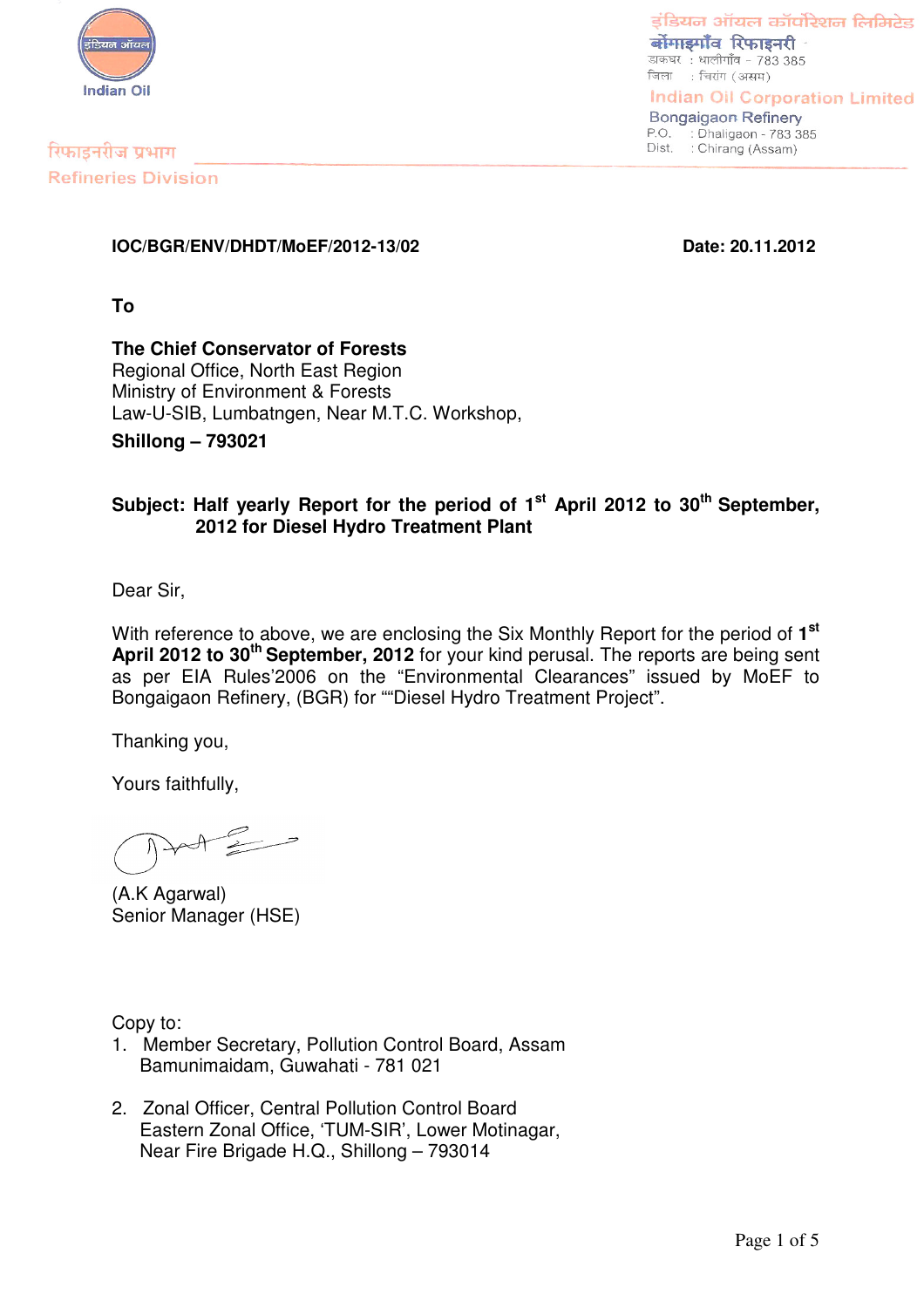# **ANNEXURE-B:**

## **Hydro-treatment Project,**

MoEF letter No. J.11011/78/2001-IA-II (I) dated 25/06/2002. Renewal of "Environment Clearance" by MoEF on 01.05.2006

### **Six Monthly Status Report for the period: (1 st April, 2012 to 30 th September, 2012)**

| S <sub>N</sub> | <b>Specific Conditions</b>                                                                                                                                                                                                                                                                                                                                                                                                                                                                                                                                                                                                                                                  | <b>Compliance Status</b>                                                                                                                                                                                                                                                                                                                                           |  |  |
|----------------|-----------------------------------------------------------------------------------------------------------------------------------------------------------------------------------------------------------------------------------------------------------------------------------------------------------------------------------------------------------------------------------------------------------------------------------------------------------------------------------------------------------------------------------------------------------------------------------------------------------------------------------------------------------------------------|--------------------------------------------------------------------------------------------------------------------------------------------------------------------------------------------------------------------------------------------------------------------------------------------------------------------------------------------------------------------|--|--|
| Ť.             | The company must comply with conditions and                                                                                                                                                                                                                                                                                                                                                                                                                                                                                                                                                                                                                                 | All conditions of the clearance were complied and                                                                                                                                                                                                                                                                                                                  |  |  |
|                | safeguards stipulated by the Ministry while granting<br>environmental clearance to the refinery expansion                                                                                                                                                                                                                                                                                                                                                                                                                                                                                                                                                                   | verified by statutory agencies time to time.                                                                                                                                                                                                                                                                                                                       |  |  |
|                | project expansion project vide Ministry's OM No. J-                                                                                                                                                                                                                                                                                                                                                                                                                                                                                                                                                                                                                         | (Please Refer to compliance report of Refinery                                                                                                                                                                                                                                                                                                                     |  |  |
|                | 11011/24/90-IA II (I) dated 3rd June 1991                                                                                                                                                                                                                                                                                                                                                                                                                                                                                                                                                                                                                                   | Expansion project.)                                                                                                                                                                                                                                                                                                                                                |  |  |
| ii.            | A comprehensive risk assessment study for the                                                                                                                                                                                                                                                                                                                                                                                                                                                                                                                                                                                                                               | Rapid Risk Analysis (RRA) was carried by M/s EIL,                                                                                                                                                                                                                                                                                                                  |  |  |
|                | complex must be undertaken and report submitted to<br>the Ministry before commissioning of the Diesel hydro-                                                                                                                                                                                                                                                                                                                                                                                                                                                                                                                                                                | New Delhi. Final report was submitted by EIL in<br>September'2006.                                                                                                                                                                                                                                                                                                 |  |  |
|                | treatment project.                                                                                                                                                                                                                                                                                                                                                                                                                                                                                                                                                                                                                                                          | RRA report is already submitted to your good office<br>vide our letter No. BRPL/ENV/MS-MAX/06-07/03<br>dated 08.11.2006.                                                                                                                                                                                                                                           |  |  |
|                |                                                                                                                                                                                                                                                                                                                                                                                                                                                                                                                                                                                                                                                                             | 2. HAZOP study for DHDT, Sulfur Block, HGU & OSBL<br>Utilities & Off-sites area completed & report<br>submitted by consultant, (EIL) & the HAZOP<br>recommendations implemented.                                                                                                                                                                                   |  |  |
|                |                                                                                                                                                                                                                                                                                                                                                                                                                                                                                                                                                                                                                                                                             | 3. Comprehensive Risk Assessment was completed by<br>M/s Chilworth Technology Pvt. Ltd. New Delhi and<br>final report was submitted on 11.10.2010.                                                                                                                                                                                                                 |  |  |
| iii            | The company must formulate<br>and<br>firm<br><b>up</b><br>a<br>scheme/action plan for handling the oily sludge which is<br>presently being disposed off into the oil sludge lagoon.<br>The firmed up plan must be submitted to the Ministry<br>within one year.                                                                                                                                                                                                                                                                                                                                                                                                             | As a measure of Hazardous Waste Management, M/s<br>Balmer Lawrie & Co. Limited was awarded the<br>contract of oily sludge processing along with bio-<br>remediation of residual solids .The party is carrying<br>out the processing of oily sludge from sludge lagoons.<br>About 11172 KL oily sludge has been processed till<br>30 <sup>th</sup> September, 2012. |  |  |
| iv             | The project proponent shall also comply with all the<br>environmental protection measures to mitigate the risks<br>including the following:                                                                                                                                                                                                                                                                                                                                                                                                                                                                                                                                 | Taken care of all the environmental protection<br>measures and safeguards recommended in the EMP<br>and risk analysis report and also revised CPCB<br>guidelines etc. in design stage itself.                                                                                                                                                                      |  |  |
| $\mathbf v$    | a. Provision of double mechanical seal for the pumps<br>handling H2S to reduce the frequency of failure                                                                                                                                                                                                                                                                                                                                                                                                                                                                                                                                                                     | Taken care of in design stage & available in process<br>data sheets of respective pumps in BDEPs.                                                                                                                                                                                                                                                                  |  |  |
|                | <b>b</b> . Provision of adequate no. of $H_2S$ detector (s) in<br>appropriate locations of the plant for early detection of<br>the leak so that the release duration and hence the<br>hazardous consequence is reduced.                                                                                                                                                                                                                                                                                                                                                                                                                                                     | Following no. of $H_2S$ detectors along with HC/ $H_2$<br>detectors provided in various process units under<br>DHDT project.<br>DHDT: $(HC = 7, H2S = 5, H2 = 3)$<br>$HGU$ : (HC = 10, CO = 4, H <sub>2</sub> = 4)<br>ARU : $(H_2S = 6 \& HC = 1)$<br>SWSU: $(H_2S=5 \& HC=1)$<br>SRU : $(H_2S=12, HC=3 & H_2=2)$                                                  |  |  |
|                | c. Provision of emergency stop button for rich amine<br>group in the control room to stop the pump.                                                                                                                                                                                                                                                                                                                                                                                                                                                                                                                                                                         | Taken care of in design stage & indicated in<br>respective P&IDs.                                                                                                                                                                                                                                                                                                  |  |  |
| vi             | Government of Assam (Dept. of Forest and Wildlife),<br>must prepare a contingency plan to mitigate the<br>adverse impact of the increased human activities on<br>the wildlife habitat around the refinery, mainly w.r.t.<br>Golden Langur. Funds for implementing mitigation<br>strategies should be provided by the company. The<br>refinery should also arrange to provide free gas to the<br>villagers residing within Kakijana reserved forests as<br>well as residents of Hapachara, Garegaon, Gorapara,<br>Rabhapura and Chitkagaon, so that felling of trees for<br>fuel wood is reduced .A comprehensive Action Taken<br>Repot should be submitted within one year. | BGR requested to MoEF for exemption of these<br>conditions vide letter no. ENV/STAT/01/01 dated<br>31.07.2002.                                                                                                                                                                                                                                                     |  |  |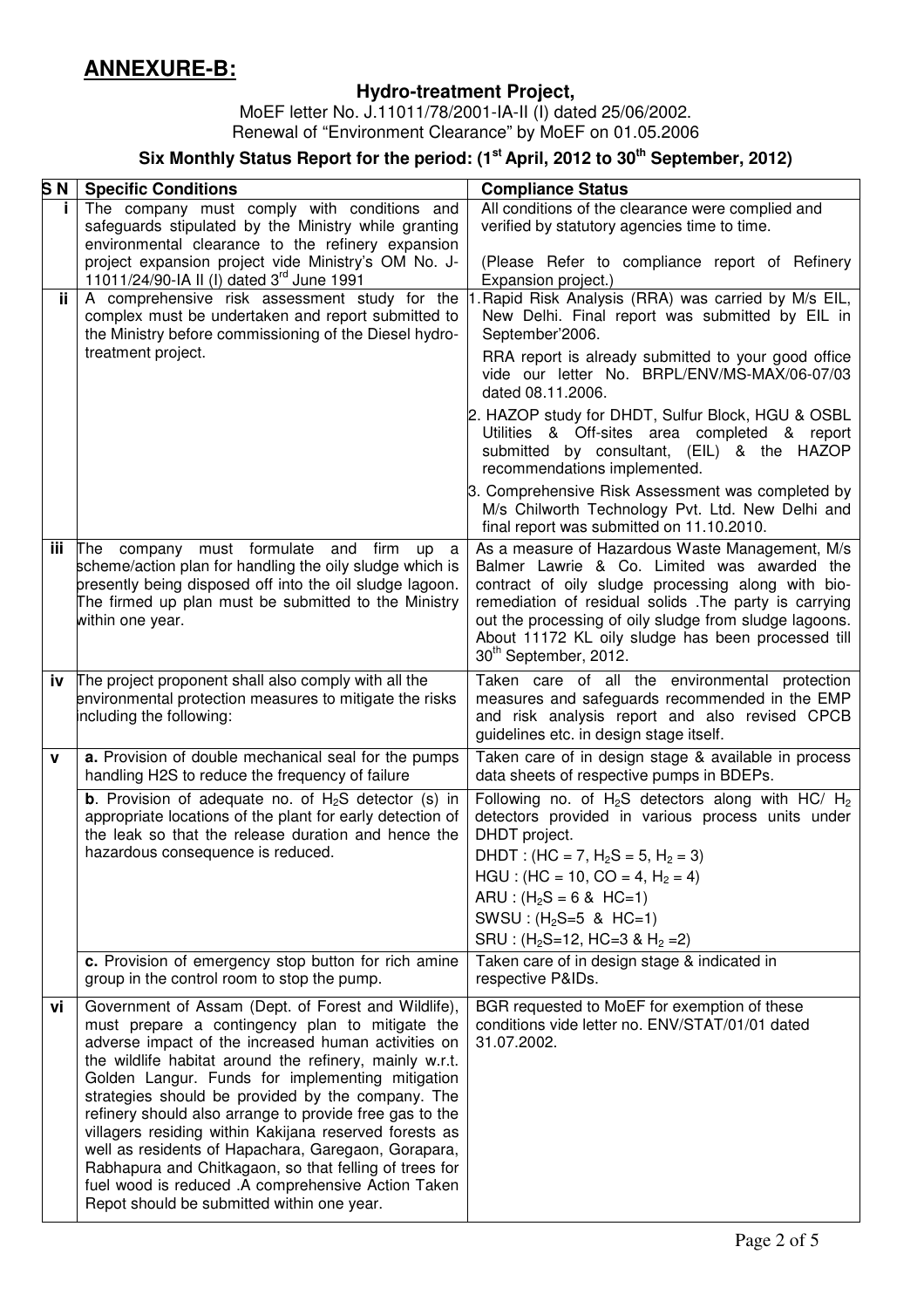| ${\mathsf S}$<br>N | <b>General Conditions</b>                                                                                                                                                                                                                                                                                                                                                                           | <b>Compliance Status</b>                                                                                                                                                                                                                                                                             |  |
|--------------------|-----------------------------------------------------------------------------------------------------------------------------------------------------------------------------------------------------------------------------------------------------------------------------------------------------------------------------------------------------------------------------------------------------|------------------------------------------------------------------------------------------------------------------------------------------------------------------------------------------------------------------------------------------------------------------------------------------------------|--|
| i.                 | project authority must adhere to<br>the<br>The<br>stipulations made by Assam State<br>Pollution<br>Control Board and State Government.                                                                                                                                                                                                                                                              | Stipulations made in the environmental clearance of<br>the project are being addressed during detailed<br>engineering also. The same has been addressed in<br>the Basic Engineering Design Package, wherever<br>applicable.                                                                          |  |
| ii.                | No expansion or modification of the plant should<br>be carried out without prior approval of this<br>Ministry.                                                                                                                                                                                                                                                                                      | Noted                                                                                                                                                                                                                                                                                                |  |
| iii                | Handling,<br>manufacturing,<br>storage<br>and<br>transportation of hazardous chemicals should be<br>carried out in accordance with the Manufacturing,<br>storage and transportation of hazardous chemicals<br>Rules, 1989, as amended in 1991. Permission<br>from State and Central nodal agencies in this<br>regard must be obtained.                                                              | Noted                                                                                                                                                                                                                                                                                                |  |
| iv                 | Hazardous wastes, if any, must be handled and<br>disposed as per Hazardous waste (Management<br>and handling) Rules, 2000. Authorization from<br>State Pollution Control Board in this regard must<br>be obtained.                                                                                                                                                                                  | Noted<br>Authorisation for handling and management of<br>Hazardous Waste is accorded by SPCB, Assam<br>under the Hazardous Wastes (Management,<br>Handling and Trans boundary Movement) Rules,<br>2008.                                                                                              |  |
| v                  | Adequate provisions for infrastructure facilities<br>such as water supply, fuel, sanitation etc. should<br>be ensured for construction workers during the<br>construction phase so as to avoid felling of trees<br>and pollution of water and the surrounding.                                                                                                                                      | Infrastructure facilities like water supply, food<br>canteen, sanitation are being provided phase wise<br>to construction workers                                                                                                                                                                    |  |
| vi                 | The overall noise levels in and around the plant<br>area should be kept well within the standards (85<br>dBA) by providing noise control measures<br>including acoustic hoods, silencers, enclosures<br>etc, on all sources of noise generation. The<br>ambient noise levels should conform to the<br>standards prescribed under EPA Rules, 1989 viz.<br>75 dBA (day time) and 70 dBA (night time). | (a) Taken care of in design stage and<br>mentioned in process data sheets for<br>various equipments wherever applicable in<br>BDEPS.<br>(b) All precautionary measures are taken at the<br>construction site to control the noise level &<br>present activities do not generate noise of<br>high db. |  |
| vii                | Occupational health Surveillance of the workers<br>should be done on a regular basis and records<br>maintained.                                                                                                                                                                                                                                                                                     | Contractors have been advised to carry out periodic<br>health check-up of workers under their control.                                                                                                                                                                                               |  |
| S<br>N             | <b>General Conditions</b>                                                                                                                                                                                                                                                                                                                                                                           | <b>Compliance Status</b>                                                                                                                                                                                                                                                                             |  |
| viii               | A separate environmental management cell with full<br>fledged laboratory facilities to carry out various<br>management and monitoring functions should be set<br>up under the control of Senior Executive.                                                                                                                                                                                          | BGR is already having a separate environmental<br>management cell and full fledged laboratory to carry-<br>out environmental management and monitoring<br>functions.<br>Environment Laboratory of BGR is accredited by<br>NABL.                                                                      |  |
| ix                 | The funds earmarked for the environmental<br>protection measures should be reported to this<br>Ministry and SPCB.                                                                                                                                                                                                                                                                                   | Noted                                                                                                                                                                                                                                                                                                |  |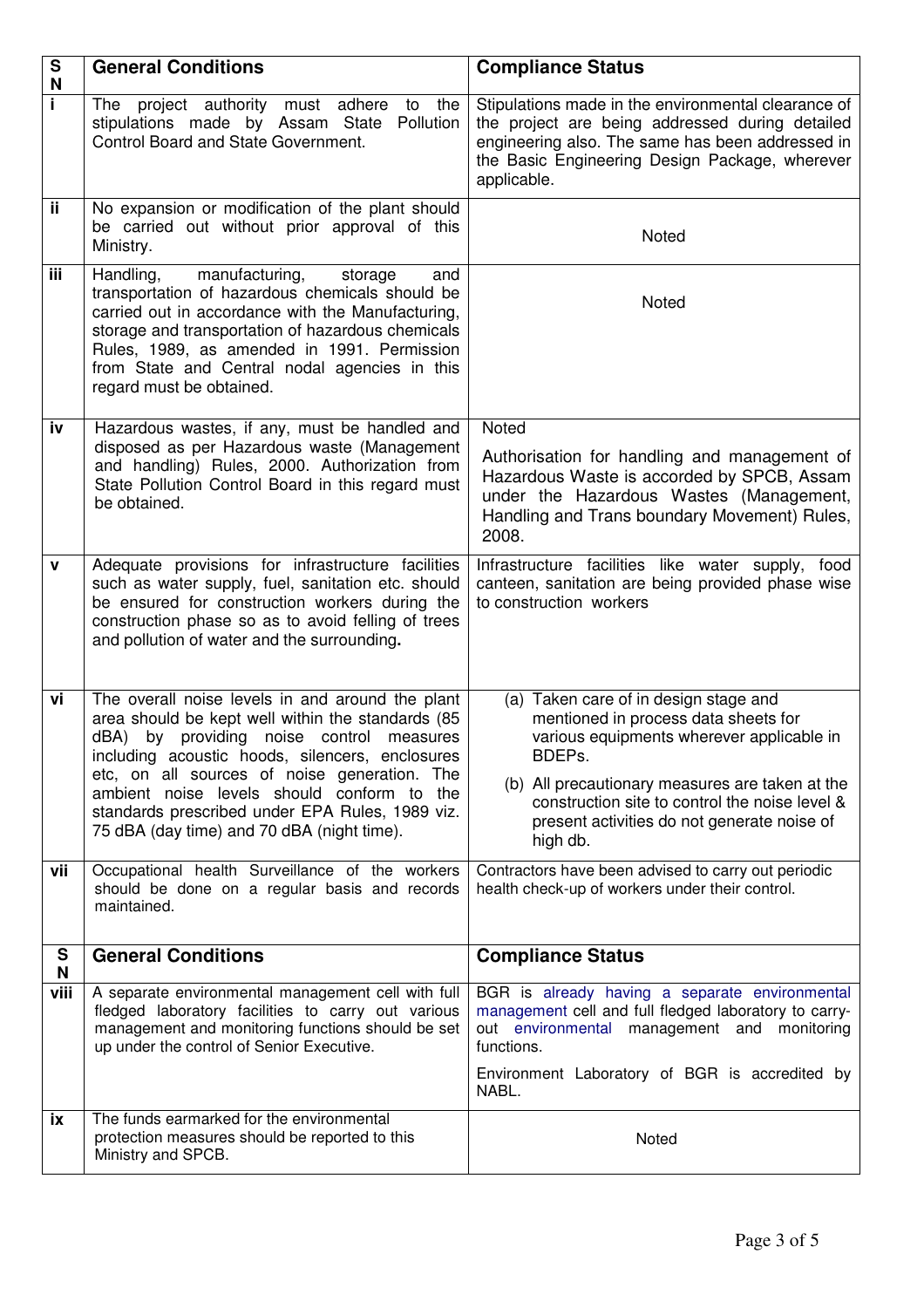| $\mathbf{x}$ | Six monthly status report on the project vis-a-vis<br>Implementation of environmental measures should<br>be submitted to this Ministry (Regional Office,<br>Shillong/ CPCB/ SPCB).                                                                                                                                                                                                                                                                                                                                                                                                                                                                                                                 |  | Complied                                                                                                                                                                                                                                   |  |  |
|--------------|----------------------------------------------------------------------------------------------------------------------------------------------------------------------------------------------------------------------------------------------------------------------------------------------------------------------------------------------------------------------------------------------------------------------------------------------------------------------------------------------------------------------------------------------------------------------------------------------------------------------------------------------------------------------------------------------------|--|--------------------------------------------------------------------------------------------------------------------------------------------------------------------------------------------------------------------------------------------|--|--|
| xi           | The project proponent should advertise in at least<br>two local newspapers widely circulated in the region<br>around the project, one of which shall be in the<br>vernacular language of the locality concerned<br>informing that the project has been accorded<br>environmental clearance by the Ministry and copies<br>of the clearance letter are available with State<br>Pollution Control Board/Committee and may also be<br>seen at Website of the Ministry and Forests at<br>http://envfor.nic.in The advertisement should be<br>made within 7 days from the date of issue of the<br>clearance letter and a copy of the same should<br>forwarded to Ministry's Regional Office at Shillong. |  | Complied.                                                                                                                                                                                                                                  |  |  |
| xii          | The Project Authorities should inform the Regional<br>Office as well as the Ministry the date of financial<br>closer and final approval of the project by the<br>concerned authorities and the date of land<br>development work.                                                                                                                                                                                                                                                                                                                                                                                                                                                                   |  | Board of Directors of the Company has approved<br>revised cost estimate of Rs.1646.39 crores (original<br>approved cost is Rs. 1431.91 crores) for this project<br>on 28th May, 2008.<br>Closure shall be intimated in due course of time. |  |  |
| S.<br>No.    | CONDITIONS (As given in concurrence to changes in Env. Clearance dated May 1, 2006)                                                                                                                                                                                                                                                                                                                                                                                                                                                                                                                                                                                                                |  |                                                                                                                                                                                                                                            |  |  |
| ī            | The total $SO_2$ emission level from the unit after the<br>proposed up gradation shall not exceed 40 kg/MT of the<br>feed.                                                                                                                                                                                                                                                                                                                                                                                                                                                                                                                                                                         |  |                                                                                                                                                                                                                                            |  |  |
| ii.          | The company shall comply with the revised standards of<br>$NOx$ emission.                                                                                                                                                                                                                                                                                                                                                                                                                                                                                                                                                                                                                          |  | Taken care in design stage itself.                                                                                                                                                                                                         |  |  |
| iii          | The total effluent generation shall not exceed 7.9 m <sup>3</sup> /hr.<br>The fresh water consumption shall not exceed 275<br>$m^3/hr$ .                                                                                                                                                                                                                                                                                                                                                                                                                                                                                                                                                           |  |                                                                                                                                                                                                                                            |  |  |
| iv           | No further modernization of project shall be carried out<br>without prior permission of this Ministry.                                                                                                                                                                                                                                                                                                                                                                                                                                                                                                                                                                                             |  | Noted                                                                                                                                                                                                                                      |  |  |
| v            | The company shall comply with the conditions stipulated<br>in the clearance order of even no. dated 25 <sup>th</sup> June, 2002.                                                                                                                                                                                                                                                                                                                                                                                                                                                                                                                                                                   |  | Noted                                                                                                                                                                                                                                      |  |  |
| vi           | The company shall carry out a comprehensive risk<br>assessment study and a copy submitted to the Ministry<br>before commissioning of the Diesel Hydro Treatment<br>Project.                                                                                                                                                                                                                                                                                                                                                                                                                                                                                                                        |  | Risk<br>Comprehensive<br>Assessment<br>was<br>completed by M/s Chilworth Technology Pvt.<br>Ltd. New Delhi and final report was<br>submitted on 11.10.2010.                                                                                |  |  |